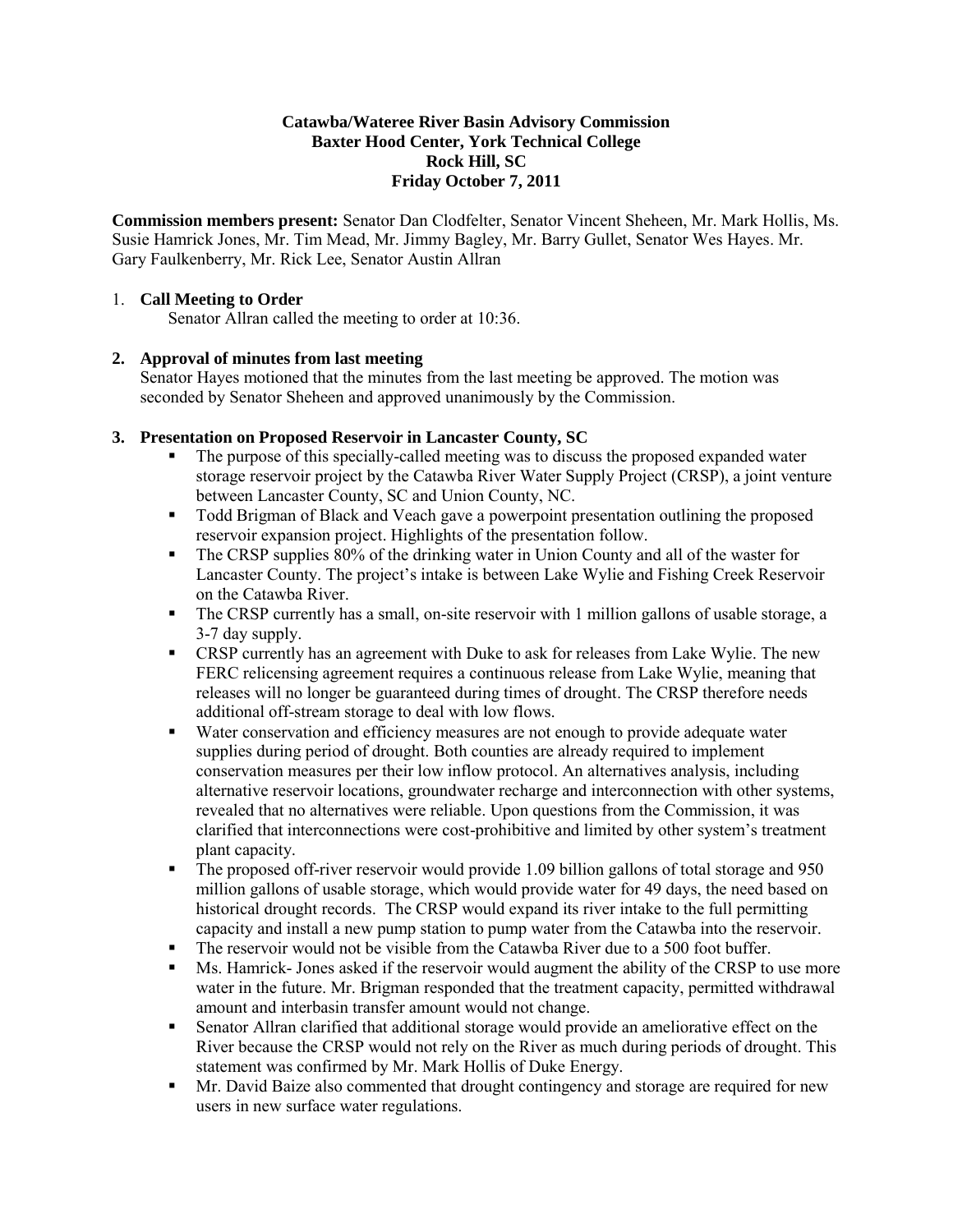- Mr. Brigman explained that the environmental assessment revealed that the project will impact two existing streams and a half of an acre of wetlands. The CRSP will purchase all remaining mitigation credits in the basin and implement a permittee responsible project that will include stream and wetland restoration work.
- Gerrit Jobsis of American Rivers asked how much smaller the reservoir could be if more conservation efforts were implemented. Mr. Brigman indicated that similar impacts would be incurred even if a smaller reservoir was constructed.
- Senator Clodfelter asked that Commission members receive a copy of the presentation via email.

# **4. Further Discussion on Proposed Reservoir in Lancaster County, SC**

- David Merryman, the Catawba Riverkeeper, gave a powerpoint presentation outlining objections to the proposed reservoir expansion. Highlights of the presentation follow.
- The public was not aware of this project. A public notice was issued but no public hearing was held.
- The CRSP currently has interconnections inside and outside of the Catawba basin that could meet current water supply needs. Existing reservoirs such as Fishing Creek and Lake Wylie were also not fully considered.
- American Rivers and the Catawba Riverkeeper Foundation requested that a full environmental impact study be conducted and a public hearing be held.
- The Riverkeeper suggested that the least damaging alternative, conservation, be studied more in depth.
- Drought resilience could be increased through securing emergency municipal supplies rather than building a reservoir that is meant to handle a rare case of drought.
- The proposed mitigation is not adequate, as the CRSP is still looking for restoration opportunities and it is unclear how mitigation would actually be done.
- A handout was distributed containing EPA recommendations of measures to consider before new reservoirs are built. Mr. Lee asked if utilities have the authority to implement measures in people's homes as suggested by the handout.
- Senator Sheheen asked about the difference between pulling water out of Lake Wylie as opposed to an onsite reservoir. The Riverkeeper explained that the issue was impounding two streams in order to construct the reservoir. The Riverkeeper also advocated drawing water from both the Yadkin and Catawba basins since the CRSP provides water for both basins yet places the burden only on the Catawba.
- Senator Clodfelter stated that it would be unfair to apply non-regulatory standards to this project, as suggested by the Riverkeeper.
- CRSP representatives explained that current plans to expand existing interconnections will meet current daily operations needs, not water supply needs in times of drought. Those expansions were considered in designing the new reservoir.
- It was noted that Union County implements conservation measures above and beyond low inflow protocol requirements such as progressive pricing, irrigation metering and education. Union County's measures reflect its unique needs and are not necessarily appropriate for Lancaster County to implement.

# **5. Catawba River Water Supply Master Plan**

- Kevin Mosteller of HDR have a powerpoint presentation outlinging the recent research conducted by the Catawba Wateree Water Management Group (WMG)
- The WMG and the Water Research Foundation conducted a Safe Yield Research Project.
- The project evaluated how safe yield was determined in streams worldwide. The study showed that shared water supplies require excellent communication and coordination and that